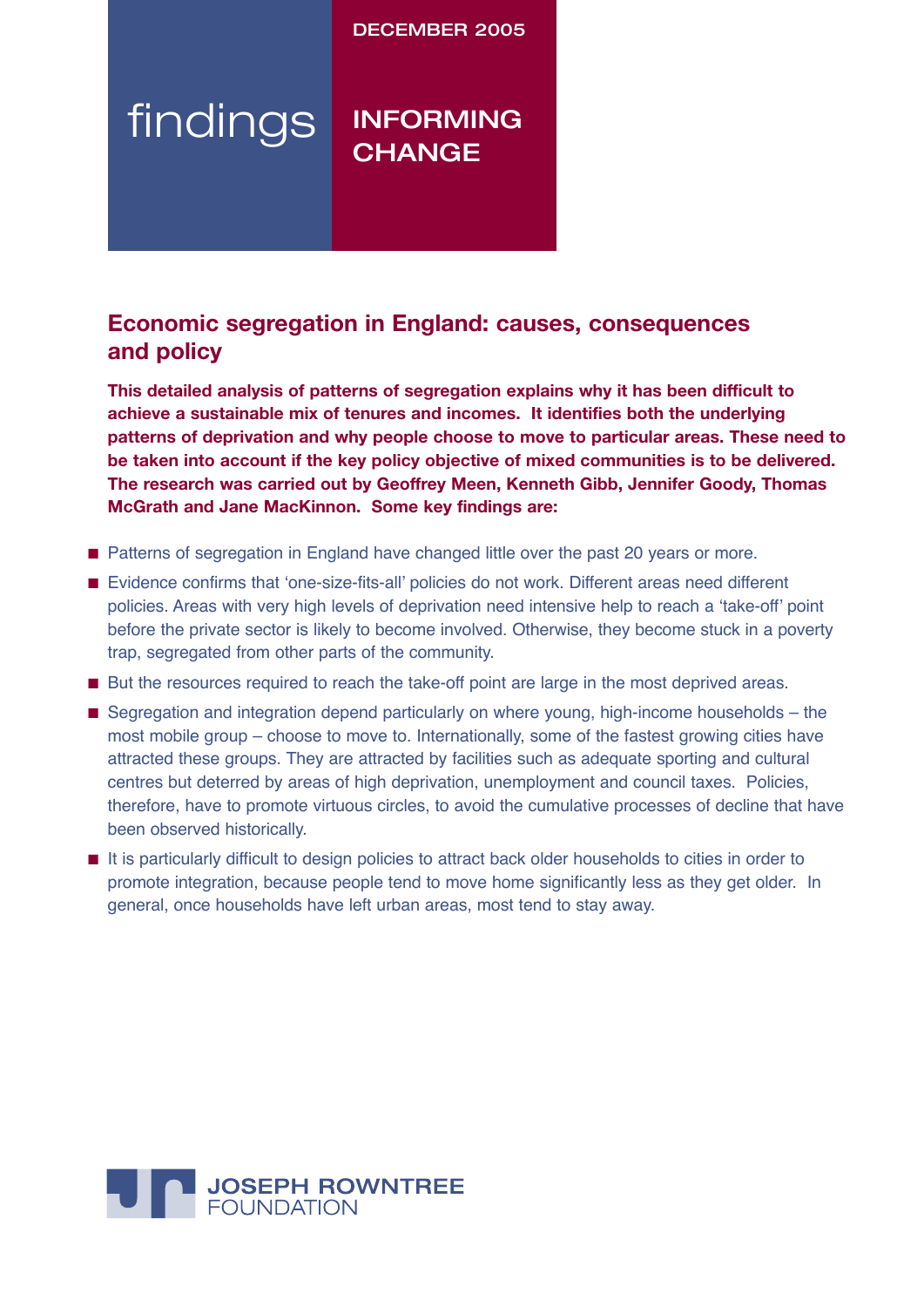#### **Background**

In January 2005, the ODPM unveiled its Five-Year Plan for neighbourhood revitalisation, including the development of sustainable mixes of tenures and incomes in local communities. But this policy is aimed at counteracting deep-seated trends: there has been little evidence of a reduction in segregation over the last twenty years. This research attempts to understand the processes that lead to segregation and to identify the key policy instruments that are most likely to improve integration.

By 'segregation' the study means the tendency for households of similar economic status to be concentrated in common parts of any local authority district or neighbourhood.

The conclusions come from three pieces of empirical evidence:

- a local modelling exercise, which explains house prices, deprivation, incomes, employment status, migration and segregation and how they are interrelated.
- analysis of individual data from the British Household Panel Survey to look at the factors affecting why different household types decide to move to particular areas, for example, sporting and cultural factors, availability of good schools etc.
- three case studies, examining the extent to which mixed neighbourhoods remain mixed over time.

## Deprivation, segregation and local housing markets in England

Patterns of segregation differ considerably according to which type of indicator is used. For example, the most segregated communities in terms of unemployment are not the same as those most segregated in terms of tenure or educational qualifications.

In terms of unemployment:

- segregation is heavily concentrated on the older industrial, northern and midlands areas.
- there is little, if any, evidence that segregation has declined over the last twenty years.

But segregation is much more concentrated in terms of tenure than unemployment.

Patterns of segregation and deprivation depend on a complex set of inter-related forces, covering the operation of local housing markets, labour markets and how people move between different areas.

At the local level, areas expand or contract in the main according to the movement of households in or out the area. Movement is very responsive to local housing market conditions. These, in turn, are strongly related to local levels of deprivation and the state of the labour market.

But a particularly important result from the study is that the housing market does not respond in a straightforward manner to changes in the level of deprivation. There are powerful 'thresholds' operating which affect whether and how areas change. Deprivation has to fall to a certain point before the local housing market begins to take off and attract into the area the necessary high-skilled individuals and also the private sector capital for an area to thrive, which will in turn generate virtuous circles.

This is why 'one-size-fits-all' policies are no panacea. If areas fail to reach the 'take-off threshold', households become stuck in a poverty trap and are likely to become segregated from the surrounding community. Areas of persistent low demand also arise. There is an analogy in the field of international development. The poorest countries also have to be helped to reach a critical stage of development or take-off point by government action before market forces begin to produce improvements.

Since one-size-fits all policies do not work, neighbourhoods for action have to be identified. Those spatial areas that can be targeted for action most easily are those that already lie close to the take-off point.

Furthermore, it is both difficult and expensive to bring areas experiencing very high levels of deprivation to the take-off point. But, geographically, the most deprived areas are usually concentrated in very small areas; rarely is it the case that whole local authority wards fall short of the 'take-off threshold' for moving out of deprivation.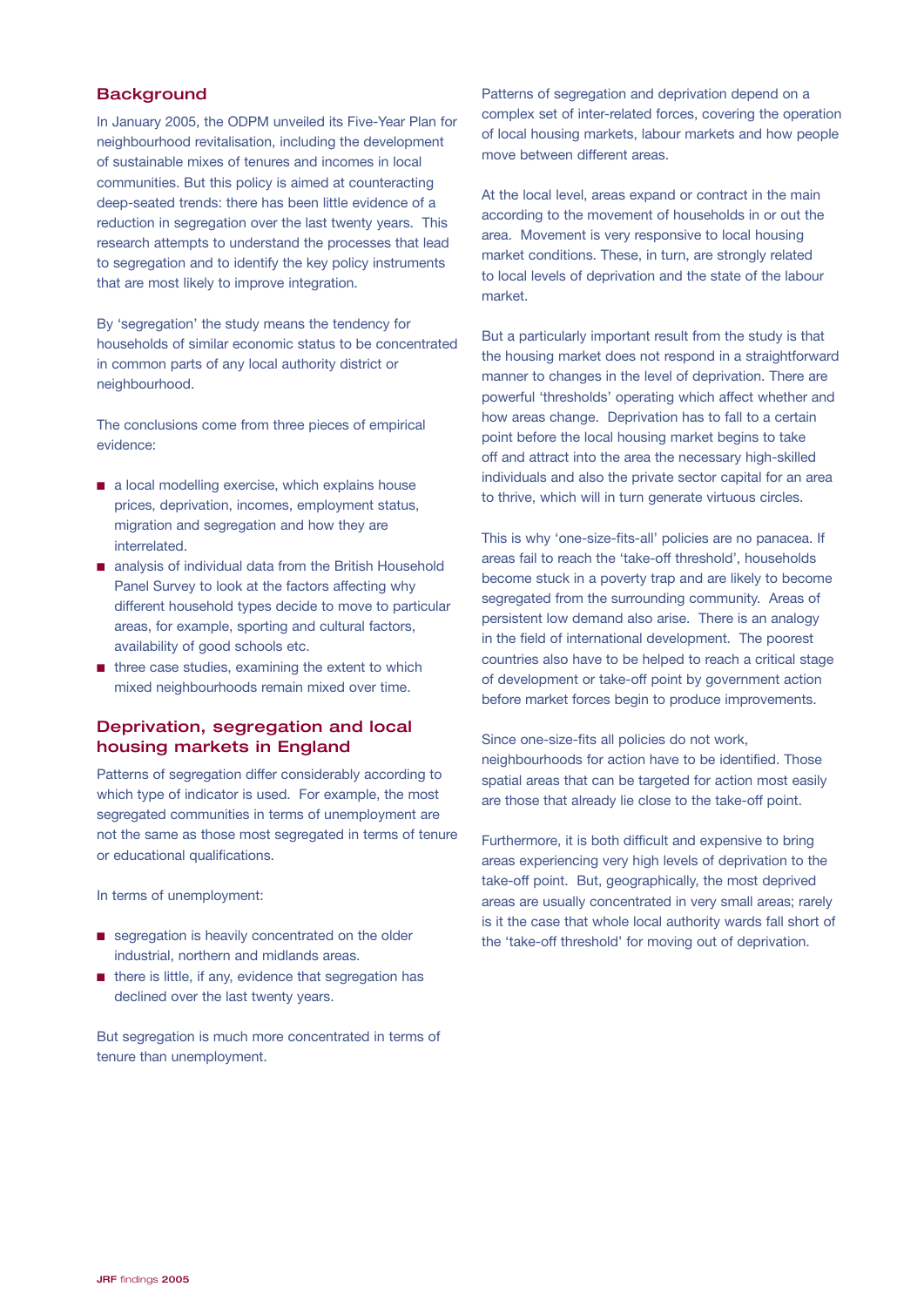According to the study's calculations, only about 1 per cent of Census Output Areas in the Northern regions suffer from extreme deprivation and noticeably fewer in the South East. However, looking in detail at Harpurhey in Manchester (one of the Government's areas for targeted action), the research suggests that unemployment, the percentage of the population with long-term illness and the percentage with no qualifications would all have to fall to the Manchester average for the ward to take off. This is a very tall order and emphasises the scale of some of the difficulties in reducing segregation.

#### Who moves and what determines their choices?

Patterns of segregation depend on the choices made by millions of separate households, and on what constrains these choices. Governments may provide incentives for households to live in certain areas, but, in the end, households are free to choose subject to the constraints of their budgets and incomes. In addition, their choice is typically influenced by demographic characteristics. Young, single-person households, for example, will make different decisions from older households with children.

But which households are most likely to move and where are they most likely to move to? A great deal is already known about the characteristics of movers, but the implications have not always been fully appreciated:

- The availability of housing suitable for them constrains which location people choose, but more general economic and neighbourhood conditions are of equal if not greater importance. Low-income households tend to be trapped in the worst locations, whereas high-income households can more easily escape. Polarisation ensues. The study looked at what factors influence people's decisions about where they move to. The results indicate that local authority district and ward moving patterns can be destabilising for an area and, hence, contribute to segregation.
- Young, high-income, highly qualified individuals without children are the most mobile.
- However, most moves are short distance. Trying to induce long-distance moves – for example, from the South to the North – in order to promote greater equality is difficult.
- Similarly, since the propensity to move falls sharply with age, attracting middle-aged people to particular locations to improve social mix is problematic.
- Because most movers are young, there is evidence that the quality of sporting and cultural facilities affects their choice of location. However, young, high-income groups also try to avoid areas of high unemployment and high council tax bills.
- The influence of local schools on people's choice of location is, in fact, difficult to assess from this sample. Education is clearly important but, in the sample of movers in the study, most are young without children: schools appear to be of less importance at this stage in their lives. Of course, schools are likely to become much more important when they have children.
- Internationally, the populations of many major cities have expanded in recent years, because of an increased concentration of young people with high incomes in centres. But the facilities provided in city centres are not always suitable for those with children.

#### Do 'mixed communities' remain mixed?

Policies may introduce social housing into predominantly owner-occupied areas or vice versa, but there is no guarantee that communities remain mixed over time. In other words, as individual households move, old tenure patterns may reappear.

The study looked at three case study areas of differing sizes – Werrington in Peterborough, Newbiggin Hall (Newcastle upon-Tyne), Hulme (Manchester) – to see whether attempts to promote mixed communities are permanent. In fact, despite the fact that these areas have seen policies to promote mix in operation for many years, the case studies suggest that it is still too early to tell whether the tenure structures of Hulme and Newbiggin Hall have settled into a stable pattern. Only Werrington exhibits notable stability over the last ten years, dominated by owner-occupation.